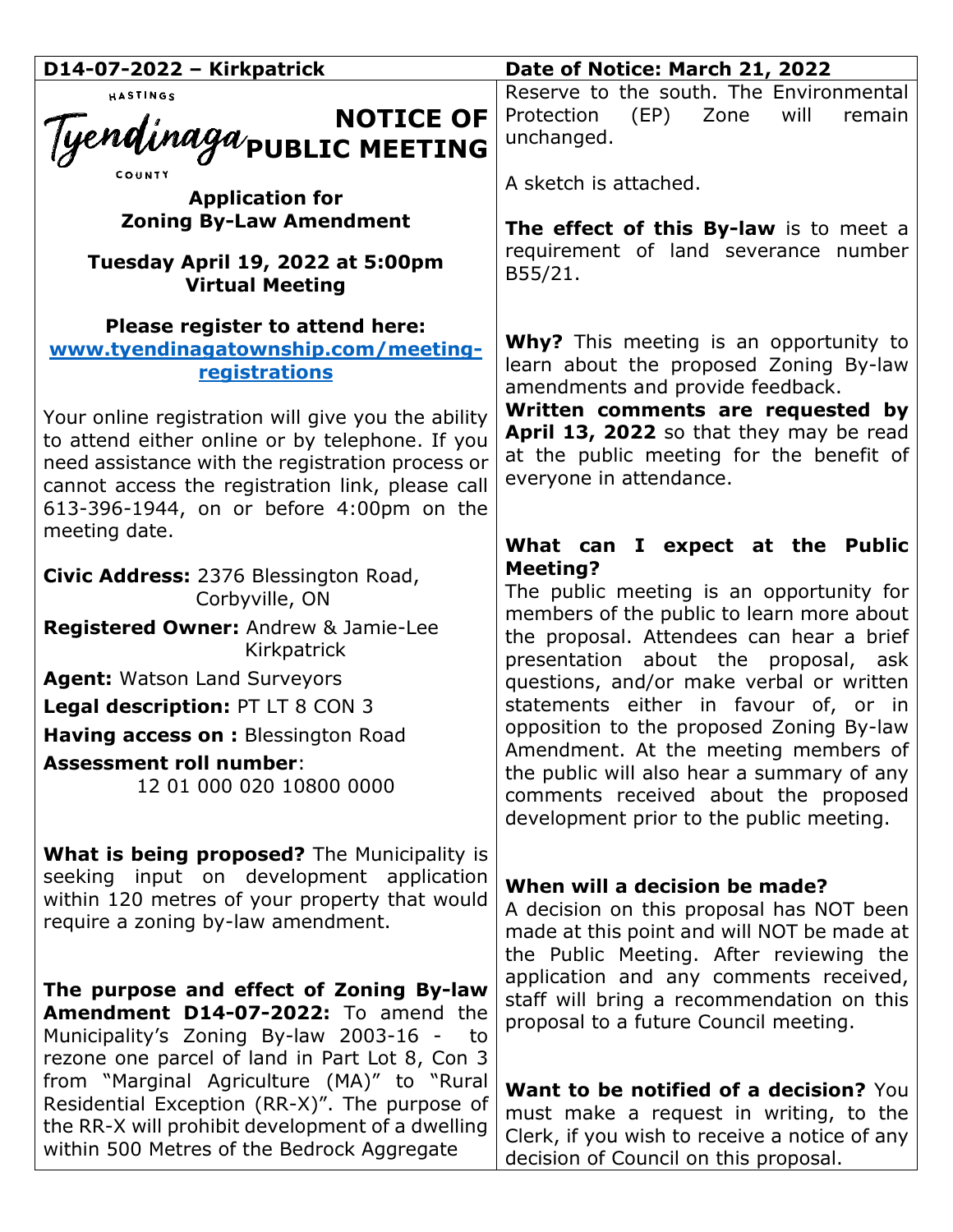# **D14-07-2022 – Kirkpatrick Date of Notice: March 21, 2022**

### **Your rights to appeal a decision:**

If a person or public body would otherwise have an ability to appeal the decision of the Council of the Township of Tyendinaga to the Ontario Land Tribunal (OLT) but the person or public body does not make oral submissions at a public meeting or make written submissions to the Township of Tyendinaga before the by-law is passed, the person or public body is not entitled to appeal the decision.

If a person or public body does not make oral submissions at a Public Meeting, or make written submissions to the Township of Tyendinaga before the proposed Zoning By-law is adopted, the person or public body may not be added as a party to the hearing of an appeal before the Ontario Land Tribunal (OLT) unless, in the opinion of the Tribunal, there are reasonable grounds to do so.

# **A note about information you may submit to the Municipality**:

Individuals who submit letters and other information to Council should be aware that any personal information contained within their communications may become part of the public record and may be made available through the Council agenda process.

This document can be made available in other accessible formats as soon as practical, upon request.

# **Where do I submit my comments?**

Please submit written comments to the Clerk, Yvonne Murphy of Township of Tyendinaga 859 Melrose Road Shannonville, ON K0K 3A0 Fax: 613-396-2080 Email: [clerk@tyendinagatownship.com](mailto:clerk@tyendinagatownship.com) Phone: 613-396-1944

**Questions? Want more information?** Ask the Clerk or CAO **Visit:** 859 Melrose Road, Shannonville, ON, Monday to Friday, 8:30am to 4:00pm **Phone:** 613-396-1944 | **Email:** [clerk@tyendinagatownship.com](mailto:clerk@tyendinagatownship.com) **Website:** www.tyendinagatownship.com